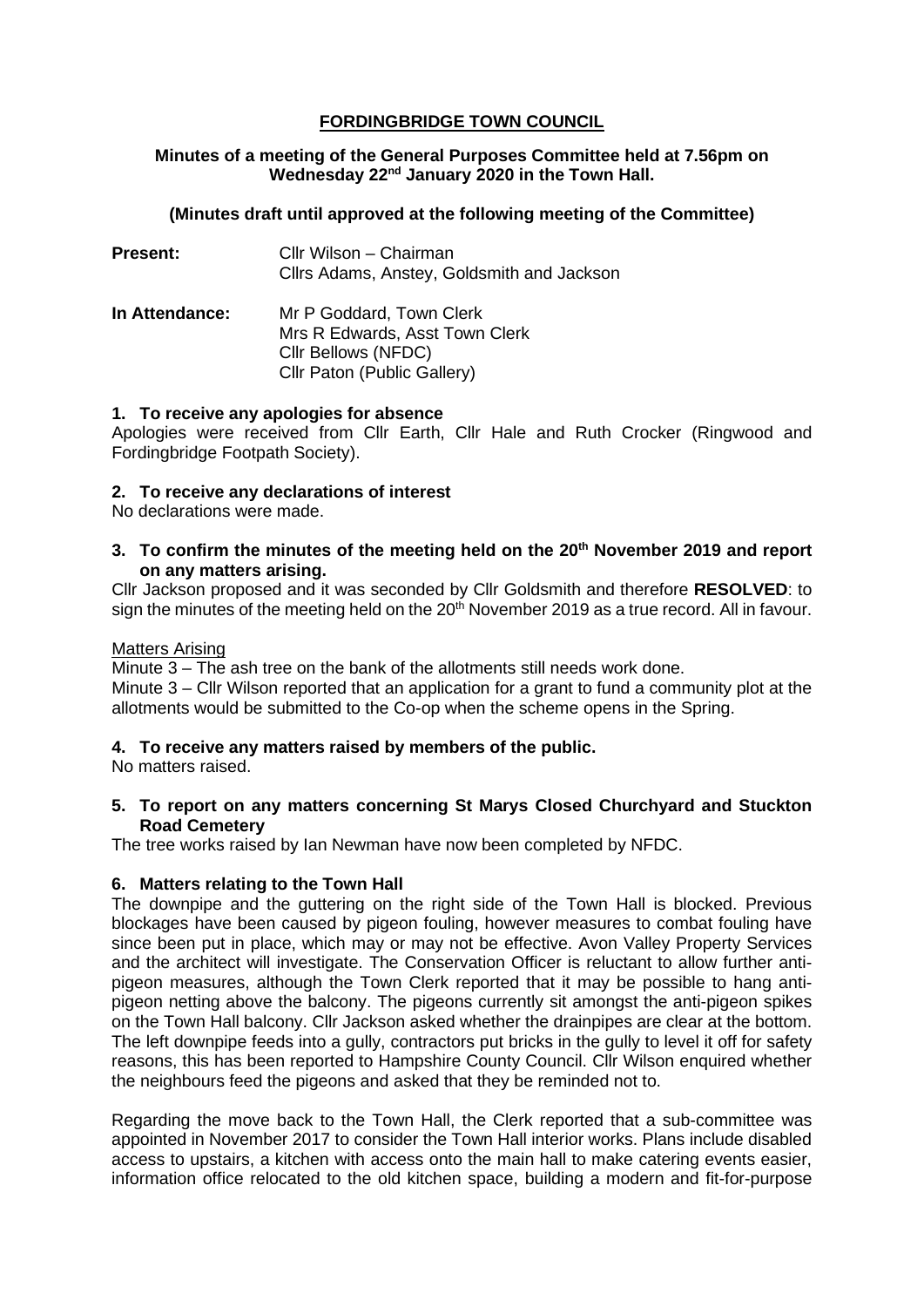disabled toilet, glass doors inside and set back from the main entrance. The projector will still be able to be used.

### *Action: Clerk to arrange meeting for 5th February to move this project forwards*

Cllr Jackson reported that he cannot hear the meetings well. Cllr Adams reported that there is a hearing system but it needs a microphone and amplifier. *Action: Clerk to investigate hearing loop*

# **7. To report on any matters relating to the Information Office**

Nothing to report

# **8. To report any matters concerning footpaths**

a) To consider quotes for a new sign for the Avon Valley Path Cllr Jackson proposed and Cllr Adams seconded and it was therefore RESOLVED to purchase the Blissford sign with Clo design artwork at a cost of £335 + £240. All in favour

The church will need to approve the final design as the Avon Valley Path mapboard will be on their land.

Cllr Wilson reported that the route from Falconwood Close to the railway bridge at Marl Lane is very muddy and cannot be cycled. A lot of people use this path including children on their way to and from school. This land is owned by NFDC and was part of the section 106 agreement with Lindon Homes. It is not officially recognised as a footpath but as open space.

Cllr Paton reported that NFDC agreed a walk and cycleway to get to school from Falconwood Close and that a grant was given to link up with Avon Meade. A 1988 legal agreement (part of the original planning agreement when permission was given for new homes at Falconwood Close) named this route as a cycle way / footpath and therefore it should be maintained as such by NFDC.

Cllr Wilson would like the path's surface dug up and more suitable surface laid instead. She said that if NFDC really are committed to encouraging people to walk and cycle, rather than driving, then the path needs to be maintained. *Action: Cllr Bellows (NFDC) to investigate and report back to FTC*

b) Lengthsman

Cllrs had no additional jobs to be added to the lengthsman worksheet.

#### **9. Matters concerning Highways**

Potholes outside the Co-op have been reported to Hampshire County Council.

#### **10. Matters concerning Allotments**

The allotments recently flooded due to a log stuck under the bridge impeding river flow. The green bank will be moved back however there is no room for more allotments on this site.

The new allotments on the Penny Farthing Homes housing development at Whitsbury Road will be available soon. Cllr Wilson reported that there are limited facilities on these allotments - a metered water supply, fences and parking. Fordingbridge Town Council will request that the allotments are marked out as half plots rather than full plots. Cllr Jackson suggested that a borehole might be a good source of water however this will need to be drilled and will cost